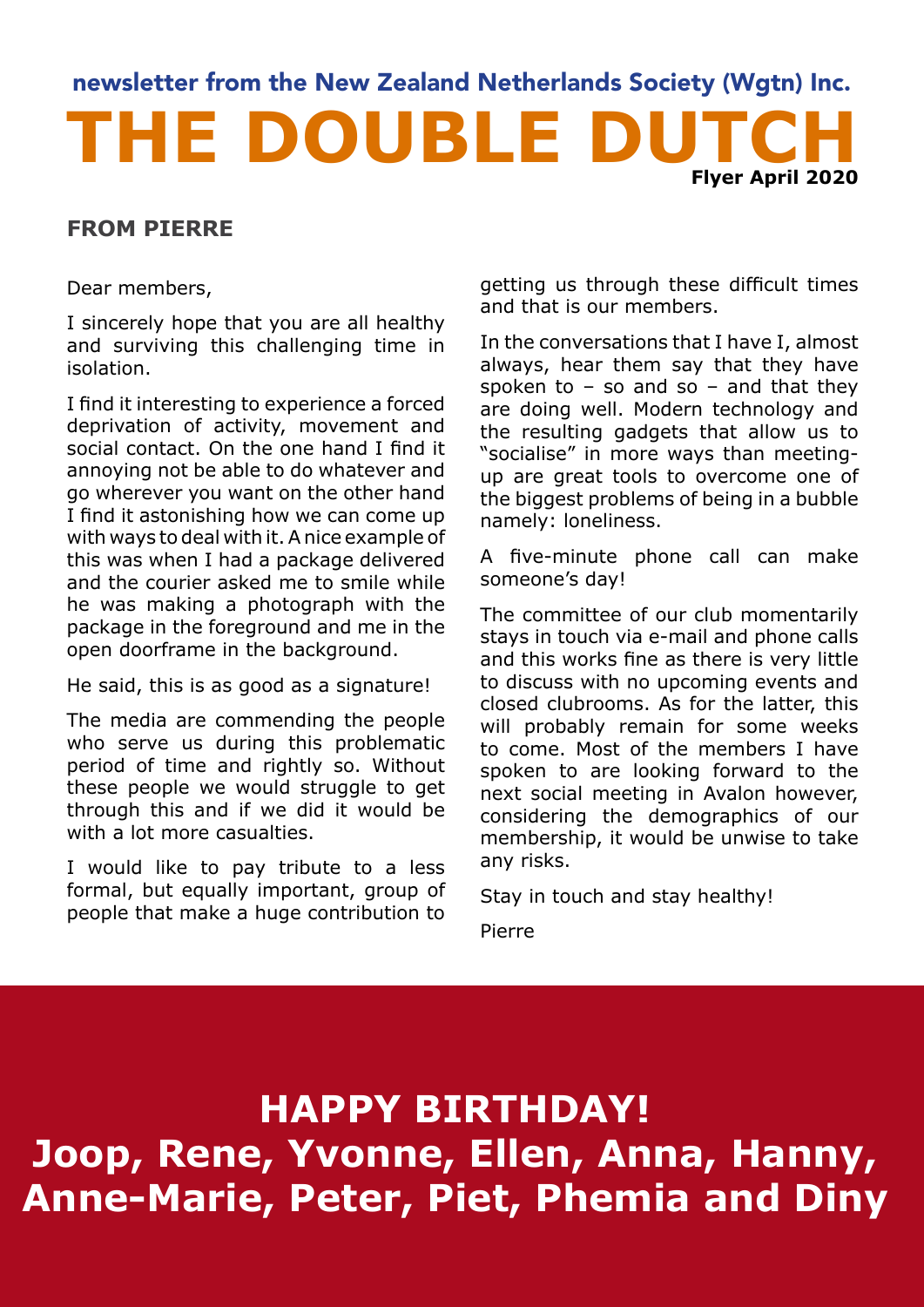### **FROM DAWN**

Hi fellow detainees - in home detention,

I hope you are all finding lots to occupy yourself to fill in the time at home during this Covid-19 lockdown. I have been doing some baking, which is not really my favourite pastime. Apart from scones and pikelets, I have also made cupcakes from a box of mixture that I had in my cupboard for some time.

About seven years ago, before my son and his family shifted from Naenae to Waterloo in Lower Hutt, I raided their (now deceased) grapefruit tree and our own (now deceased) lemon tree, cut the fruit up, put it through my blender and put it in a click-clack container in the freezer. I finally made it into marmalade a week ago and it turned out marvellously.

Our 21-year-old grandson does our supermarket shopping for us once a fortnight, so we have plenty to eat, drink and be merry while we see out this period of safely keeping away from others. Of course, we can keep in regular contact with friends and family, near and far, by telephone, text, e-mail, Face book and Skype. We can be thankful that we have electricity, gas, rubbish collection and water in our taps.

Some members might be worried about the businesses and jobs for themselves, friends, and family. Let us hope that it will not be as dire as the economists predict but it is bad enough for those that have already lost their jobs. An old proverb "every cloud has a silver lining" could be applied to there being less traffic on the roads and therefore less vehicular accidents, and fewer planes in the air so there is less air and noise pollution.

Thanks to those who have paid their membership subscriptions and have completed their forms with their upto-date information. I can use that time now to fill in membership cards and update the membership list with Carolina. Please do not worry if you have sent cheques and forms to the PO Box. Rene has organised a redirection to my home address because, of course I must not go and clear it.

In conclusion, I wish you all good health and happiness during this rather unsettling time. If anyone feels lonely or sad, please phone me and we can have a chat.

Dawn



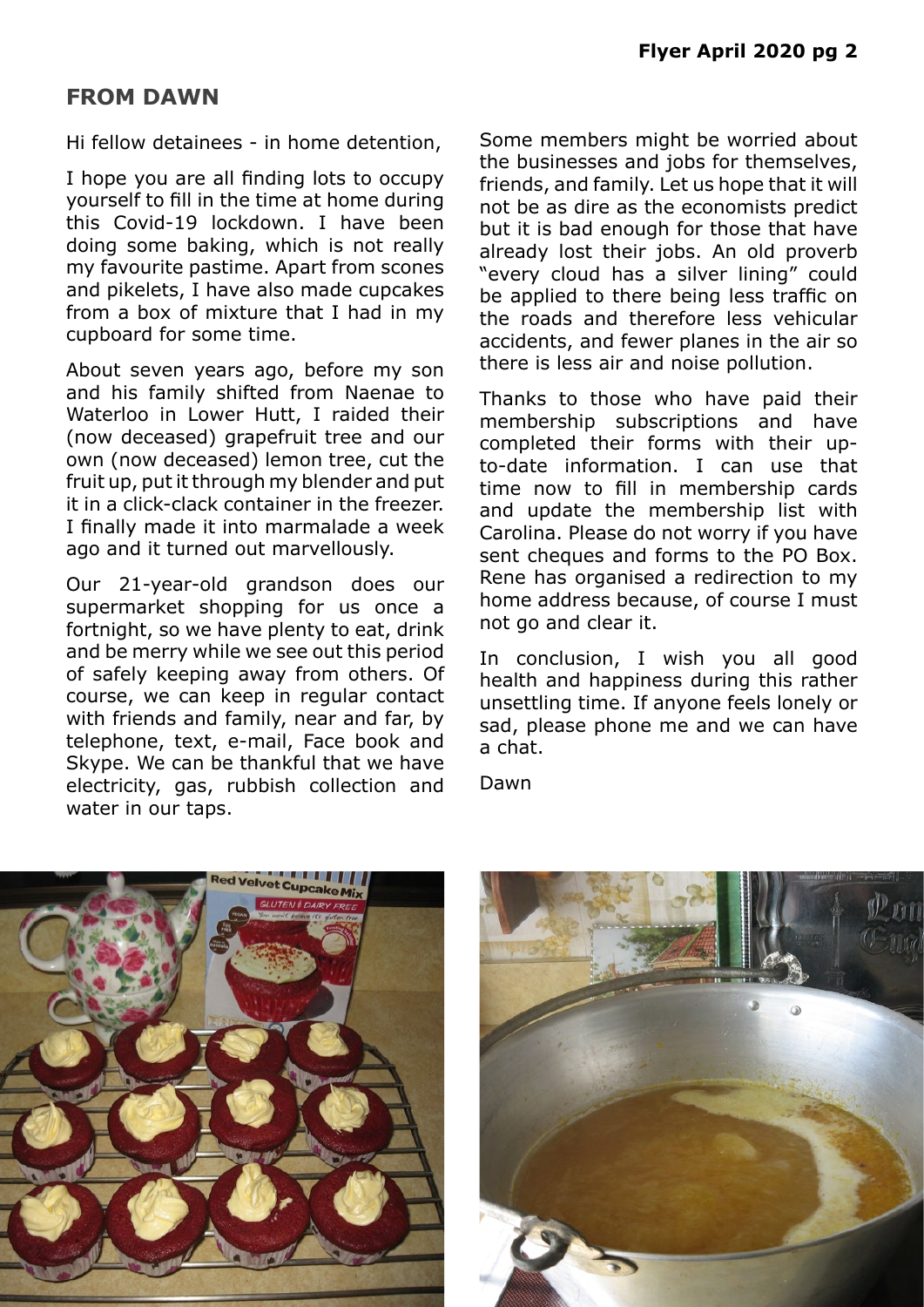# KONINGS DAG WONINGS DAG

**MONDAY 27 April 6 pm**

**FACEBOOK LIVE www.facebook.com/dutchclubwellington**

## **KING'S DAY MONDAY 27 APRIL, 6pm**

It doesn't happen often but it also happened in 2001, because of an outbreak of foot and mouth disease, in 2013, because of the succession, and again now, in 2020.

Our national day (Koningdag) is cancelled!

Everybody saw it coming of course and it is the only sensible choice there is. Apart from the exposure and risk, it doesn't feel right for a nation to celebrate when so many people are seriously ill or, worse, have lost their life because of the pandemic ravaging our world.

Unfortunately, I will miss wearing Piet and Nelly's orange hat, that they have kindly loaned to me in the past few years, I will be wearing something orange on the 27th of April although I doubt that many people will see it.

We still want to do our traditional 'toast' on the King and we have decided to do this 'live' on Facebook. **You can join me by visiting our Facebook Club page for a collective singing of "het Wilhelmus" on Monday 27th at 6PM. To do so CLICK HERE** *-> [facebook.com/dutchclubwellington](https://www.facebook.com/dutchclubwellington/).* I encourage you to sing, hum or whistle along, in your own bubble, at the same time. We also encourage you to join us on Facebook sharing your photo of something 'Orange' in your bubble. Check out our page on Monday.

Depending on the situation, I will make a trip out to the clubhouse to hoist our national colours and I think that all committee members will join me in agreeing that we must not let Kings-day 2020 go by with a toast whenever our clubhouse can reopen. You will be hearing from us about this in due course.

Despite the situation, I wish you all a happy "Koningsdag 2020 " and hope to be able to greet you in person soon!

Stay healthy

Pierre

# **ORANJE BOVEN: ORANJE BINNEN**

**There will be ongoing online screenings of celebrations in The Netherlands. If you want to participate, you can find more information on https://koningsdagthuis.nl/**